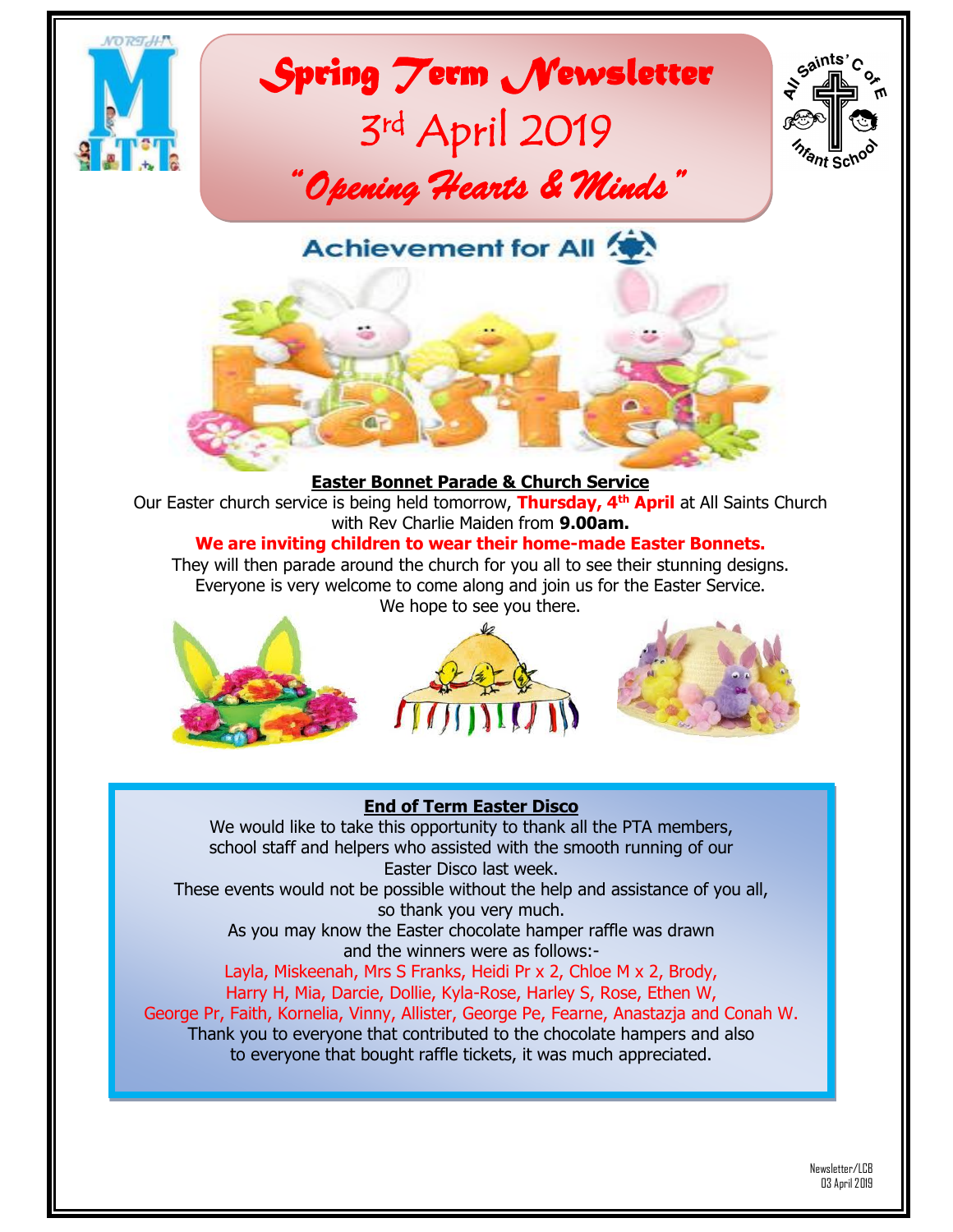### **Year 1 Visit to Huthwaite Library**

We would like to share with you some fabulous feedback we received this week from **Jo Boffey, Library Customer Service Advisor** at Huthwaite Library, who sent us the following email:-

"Mrs Bainbridge's class were absolutely fantastic today at the library. They were so quiet when they came in that I thought we had some little mice visiting! They chose some really lovely books and all said their names brilliantly and were very well mannered and polite. Well done!"

> It's so lovely to be able to share this kind of feedback with you. Well done Year 1 for displaying such good behaviour during your library visit.

### **Reception Year News**

#### **Games Afternoon**

Your child will have brought home a slip inviting parents and carers to join us in school, to play some of the numeracy based games we use in class, alongside your child and their friends.

The games afternoon is on **Wednesday, 24th April** from **2.15pm to 2.45pm.** Please can you complete the tear-off part on your slip to confirm your interest and return to a member of our Reception team.

### **Lending Library**

As you will have seen on **SEESAW** (see below if you've not yet signed up), when a child visits the Reception Year class Lending Library after the Easter holiday, they will receive a raffle ticket which will be entered into a termly Draw! So don't forget to visit either **Monday after school** or on a **Tuesday from 8.15am to 8.25am.**

#### **SEESAW App**

We still have some parents/carers who haven't signed up to Reception Years new communication app, **SEESAW,** so you're missing out on valuable information and news about your child's school day in Reception Year.

### **To sign up, please visit<https://app.seesaw.me/s/973-128-199>**

You'll just need to select your child's name from the list and create your account, it's that easy!

### **Brackenhurst School Trip**

Your child will going to **Brackenhurst Environmental Education Centre** in Southwell for a Traditional Tales Day.

The trip will take place on **Friday, 17th May** at the subsidised cost of **£10.00** per child. Please can you complete the tear off slip on the letter you will have received and return it with your payment to Mrs Benham in the school office. If you wish to pay by instalments please just speak to Mrs Benham as this

#### can **easily** be arranged for you.

A packed lunch will be provided for your child unless you advise the school office otherwise.

School uniform is to be worn for the trip.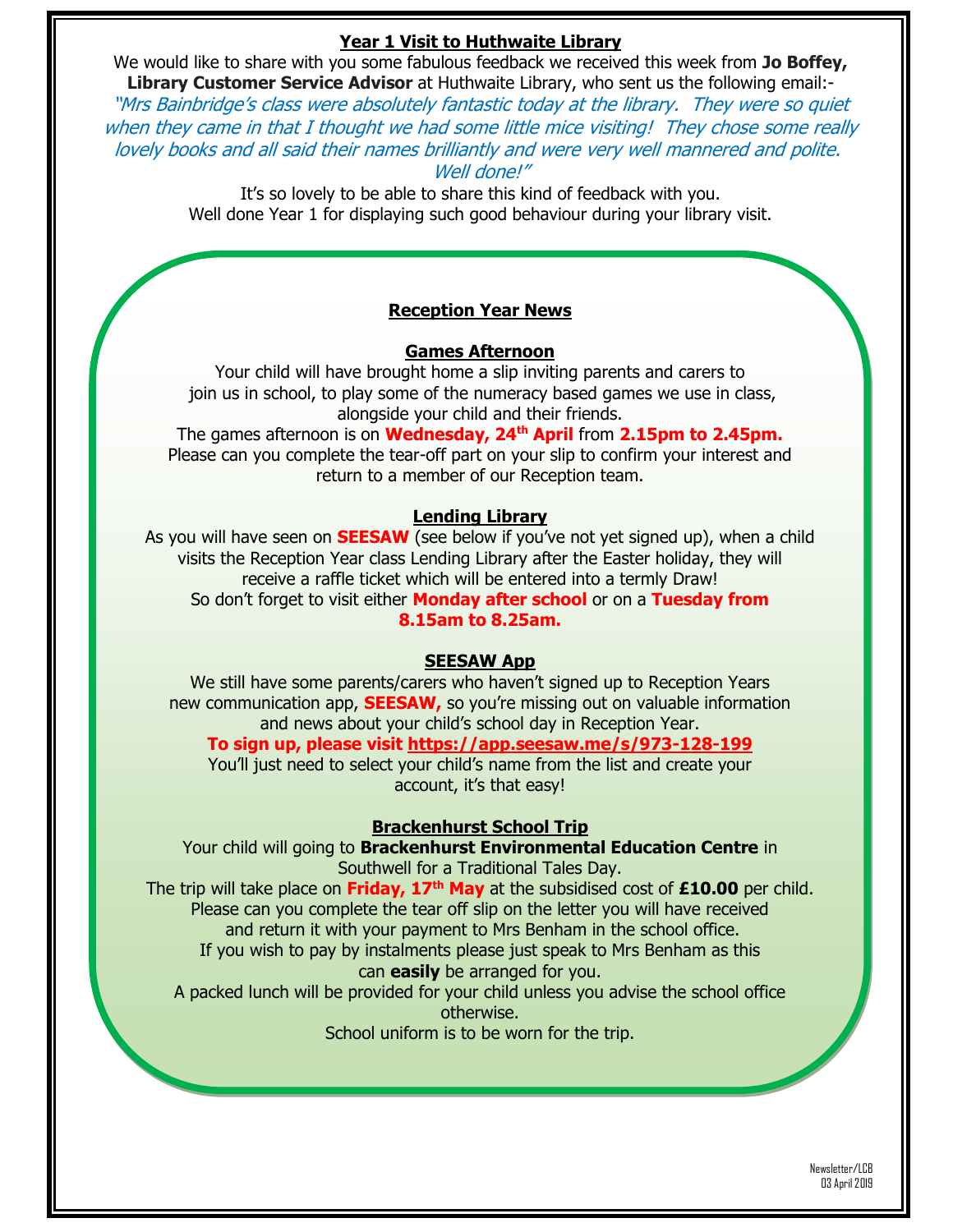### **Celebration Super Stars**

Our winners for week ending **Friday, 29th March 2019** were:-

### $Reception > Chapter 6$

### Year One > Harley L & Tyra

### Year Two > Lola & Tyler

Congratulations to all our '**Super Stars**', keep up the excellent work!

### **Half Term Holidays**

School will close for the Easter holidays this **Friday, 5th April** at **3.10pm.** We will reopen on **Tuesday, 23rd April.** School is closed on **Monday, 22nd April** for the Easter Bank Holiday.

### **Year 2 News**

### **Year 2 – Athletics Sports Event**

Our Year 2 children have been invited to participate in an after school Athletics Sports Event at Sutton Community Academy on **Wednesday, 3rd April 2019** from **3.45pm until 5.30pm**.

**Parents/carers need to be aware that you will need to take your child to the event and stay with them whilst they take part. Mrs Hardwick** and **Mrs Harrison** will both be attending the event to encourage and cheer the children on.

**Year 2 – Eucharist Service (Holy Communion)** On **Thursday, 4th April at 1.15pm**, Rev Charlie Maiden will be in school to conduct a special Eucharist Service.

A letter has been sent home with your child today to advise what is involved in the service. If you would prefer your child **not** to participate but just to observe,

please complete and return the tear off slip on the letter and return it to school. You are more than welcome to join us for this service at **1.15pm** in the Year 2 classroom.

### **Year 2 - Ravenstor Residential Trip**

Year 2 children have been invited to attend an overnight residential trip on **Thursday, 16th and Friday, 17th May 2019.** 

Please pay your balance to the school office by **Friday, 3rd May 2019. !!! IMPORTANT !!!** 

**Please can we remind parents to return the EV4 once they have completed it and return it to the school office.** 

**Thank you to everyone who has returned their form to date.**

### **New Class Member**

We would like to welcome a new child to our class. **Nellie** will be joining us after the Easter holidays on Tuesday, 23<sup>rd</sup> April. We hope the children will make her feel very welcome.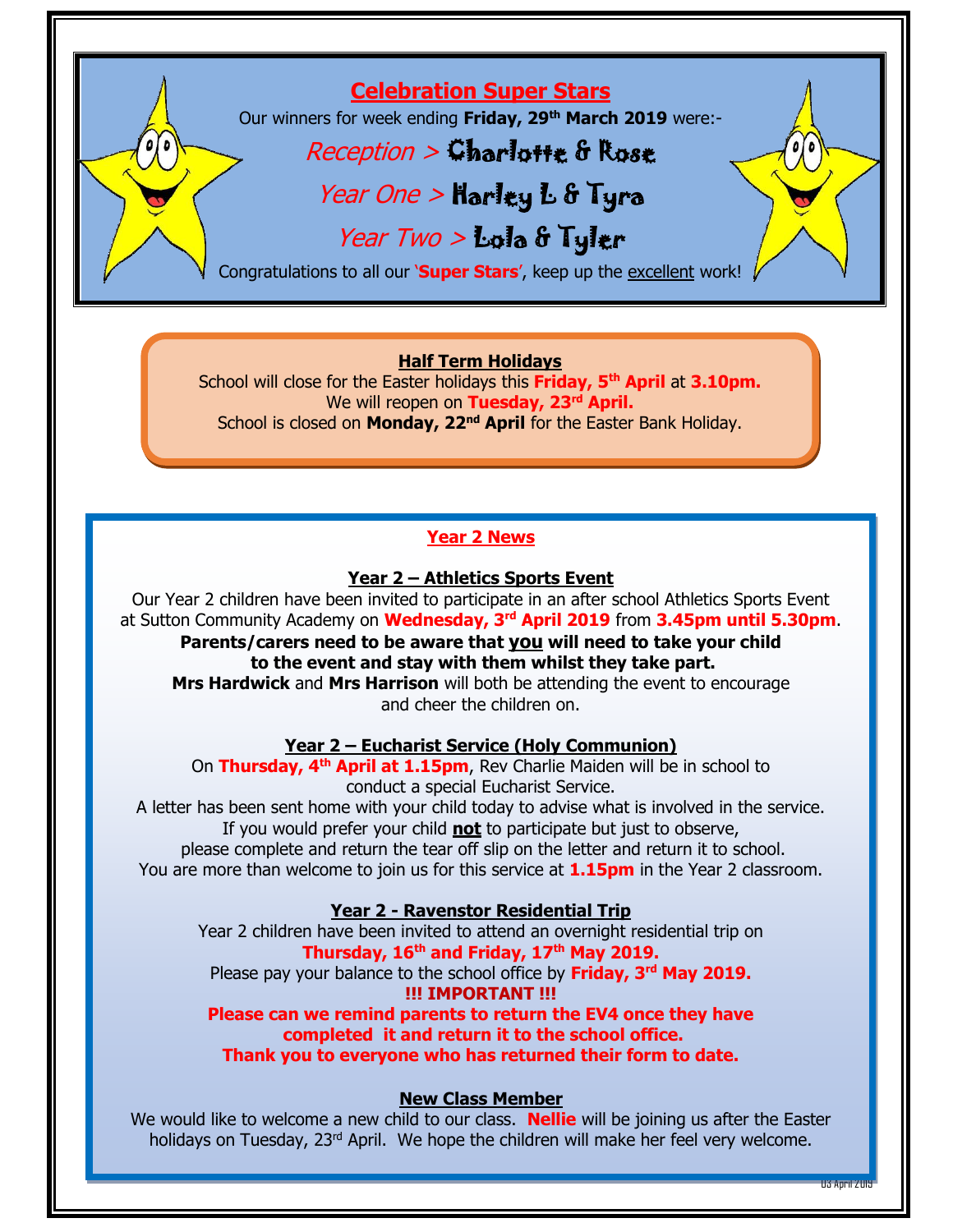### **All Saints After School Clubs**

Just to advise that after-school clubs (not including Recorder Club) **will not** be held during the **first or last week of term.**

**NEW!!! MONDAY > FREE Drawing & Colouring Club – Years 1 & 2 ONLY** 3.10pm to 4.00pm Starting after the Easter holidays on **Monday, 29th April** and thereafter, **13th May, 10th, 17th & 24th June.**

### **NEW!!! WEDNESDAY > The Zone – Open to all Years**

3.10pm to 4.30pm Just £2.00 per session per child. Includes refreshments and lots of fun and games! Starting after the Easter holidays on **Wednesday, 1st May** until the end of summer term. **NOW FULLY BOOKED!!!**

**NEW!!! THURSDAY > FREE Construction Club – Reception Year ONLY**

3.10pm to 4.00pm Starting after the Easter holidays. Group 1 > Starting on **Thursday, 25th April** and then on **2 nd, 9th** and **23rd May** Group 2 > Starting on **Thursday, 11th, 20th** and **27th June** and **4 th July** Please register your child's interest with Mrs Benham.

**NEW!!! THURSDAY > FREE Phonics & Bug Club – Years 1 & 2 ONLY**

3.10pm to 4.00pm

Starting after the Easter holidays on **Thursday, 2<sup>nd</sup> May** until the end of summer term. Please register your child's interest with Mrs Benham if you haven't already done so.

**FRIDAY > FREE Recorder Club – Year 2 ONLY**

3.10pm to 4.00pm



### **Breakfast Club**

Just to remind you that we run a Breakfast Club every morning from **8.00am to 8.30am**. Children can choose from cereals, toast, yoghurts and fruit along with juice and milk. The cost per session is just **£1.00.** 

You can pay **weekly** or **per session** and there is no need to book in advance. Please pay your money at the office to Mrs Benham and then get your child to sign in the Breakfast Club register before they enjoy their breakfast. Any queries, please just ask at the school office.

> Newsletter/LCB 03 April 2019